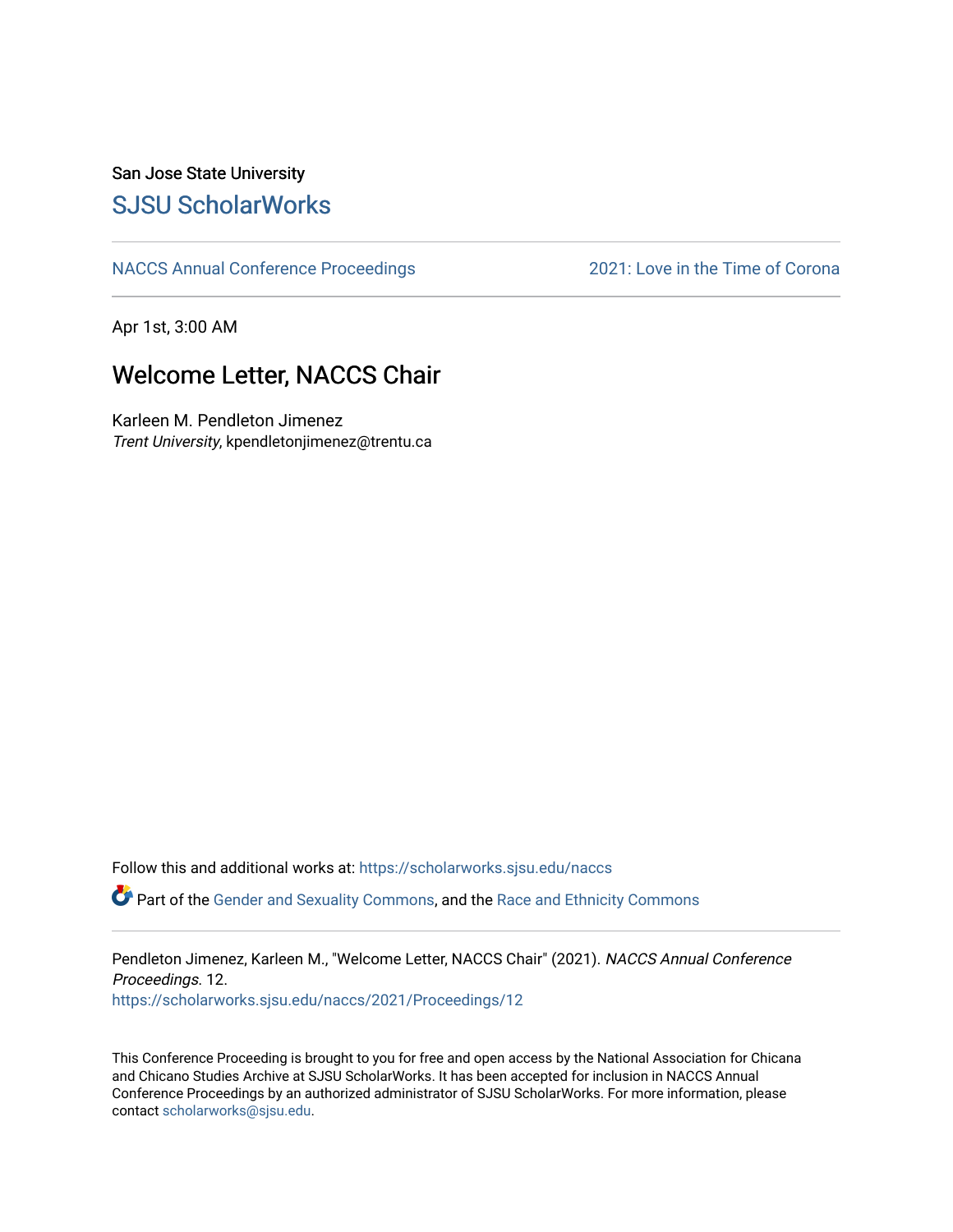## Welcome

NACCS Chair, Karleen Pendleton Jiménez

Dear Colegas,

I write to welcome you to the 47th conference of the National Association for Chicana and Chicano Studies. I write to you from Toronto, a city of immigrants from all over the world, inhabiting the traditional land of the First Nations.

This land is the territory of the Huron-Wendat and Petun First Nations, the Seneca, and most recently, the Mississaugas of the Credit River. The territory was the subject of the Dish With One Spoon Wampum Belt Covenant, an agreement between the Iroquois Confederacy and the Ojibwe and allied nations to peaceably share and care for the resources around the Great Lakes" (The Council of Ontario Universities).

Like many of you, we have been in a more or less continuous lockdown for over a year. Toronto has been renamed Covidville by Canadians living outside our boundaries.

Love in the time of La Corona. Love of the land that I walk each evening with more energy and knowledge than I've ever possessed. At this moment spring is taking hold of the streets of Little Italy (my community), where tiny, highly, cultivated gardens push up against the sidewalks with bright colors that we haven't seen in the past 6 months of winter. Love of the velvet purple pansies I planted to mark the occasion. Love of my cats. Love of my children. Love of my girlfriend. Love of my far away family on the other side of a closed border. Love of my friends and colleagues on zoom. Love of my people. I watch the numbers of LA County every night with fear and sadness; there are more cases and deaths in my birth county than in all of Canada, and Chicana/o/xs are taking the greatest hit. What can we in Chicana/o/x Studies offer to recognize, to mourn, to resist, to fight for these lives, to fight for our lives?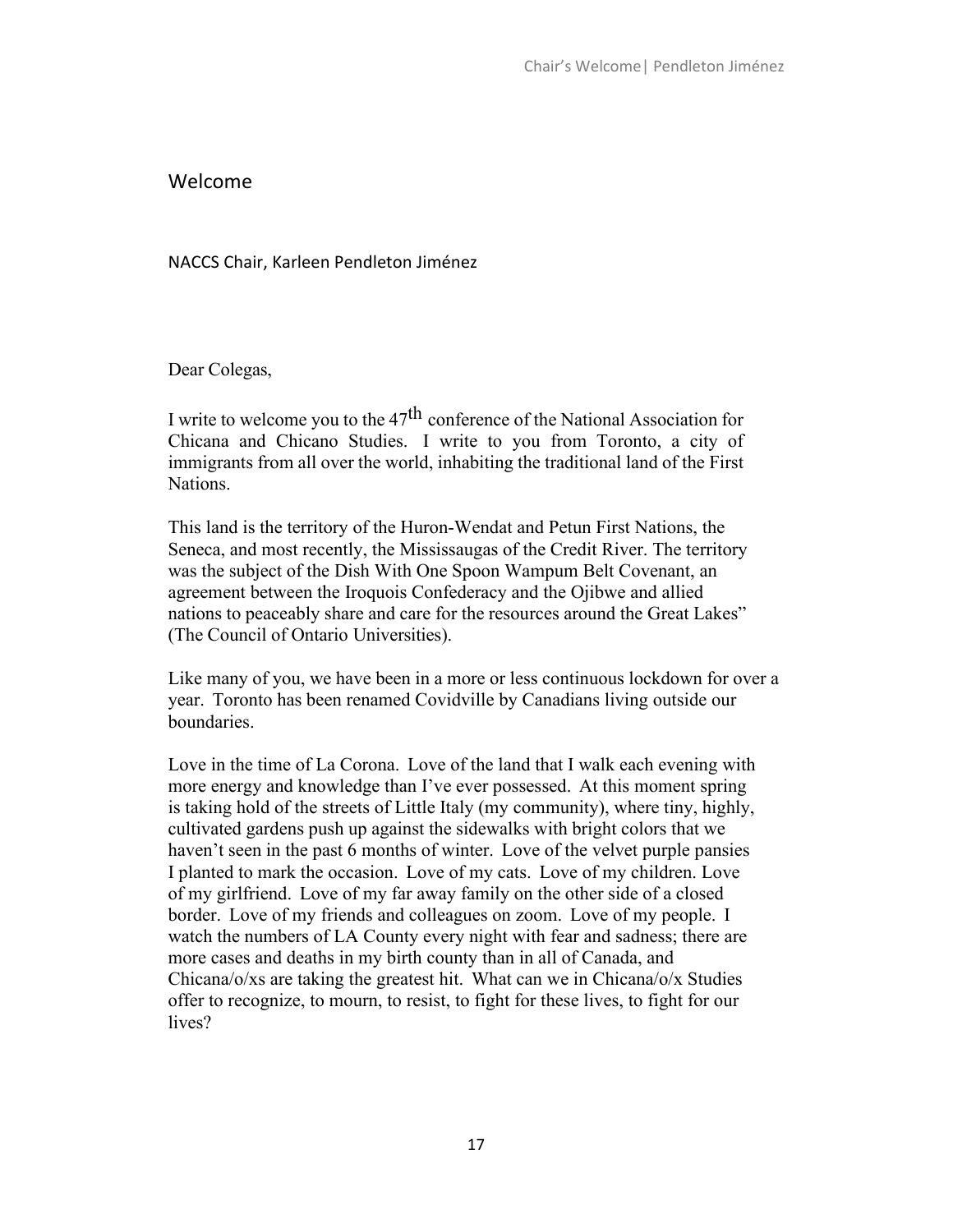Most days I work on loving my students. I am a professor of education. My position is informed by my foundation in Chicana/o/x Studies. I spend a great deal of time considering pedagogical theory and practice. Throughout my career, I have thought most about those who have felt excluded by traditional schooling, often due to systemic discrimination such as racism, sexism, homophobia, transphobia, classism, ableism, and many more for whom the culture of institutional hierarchy and competition is neither natural nor acceptable. La Corona has exacerbated these exclusions.

Care is the core principle of Teaching. Love is what drives care. Love during the Time of La Corona in the Virtual Classroom. Does my love reach the many students on the other side of the dark, muted screen? Does it come through the flowers and photos that rest behind me on my desk as I speak to them? What troubles me is that even when their cameras are on, I cannot see the shine in their eyes. And without that, I find it nearly impossible to read their emotions. When one of the Indigenous students in my class this year brought up a troubling issue about racist representation, I could not tell if she was ok after speaking up in the zoom classroom of predominantly white students. What is most difficult is that my students are teachers who are not yet vaccinated (for the most part), nor yet prioritized for vaccinations (for the most part), but stand in front of overcrowded classrooms gambling with their health for work. I want to know why there has not been enough love from the public for teachers' bodies throughout the year to make any realistic attempts to protect them. This lack of love has been heartbreaking.

In these moments, I turn to some of my Chicana feminist pedagogy scholars to help me breathe: to Anita Tijerina-Revilla and her "Muxerista Consciousness," to help me recognize that teachers' bodies are primarily women's bodies and that I need to reinvigorate my fight against the government which has deemed them expendable during La Corona; to Dolores Delgado Bernal to remind me of my teachings from home, of my mother's unwillingness to blindly believe the facts that the powers that be would tell her; to Alexandra Arraíz- Matute and her pedagogies of cariño when I run between my zoom screen and my daughter's virtual school to keep her from becoming too alone and despairing; to C. Alejandra Elenes and her borderland pedagogies where embracing contradictions and flexibilities has been more important than ever to survive the chaos of the year; to Cindy Cruz who just this week spoke of the importance of transgression if we are to create loving spaces for our queer Chicana/o/x students.

There are possibilities for transgressions in online teaching too, glimpses of